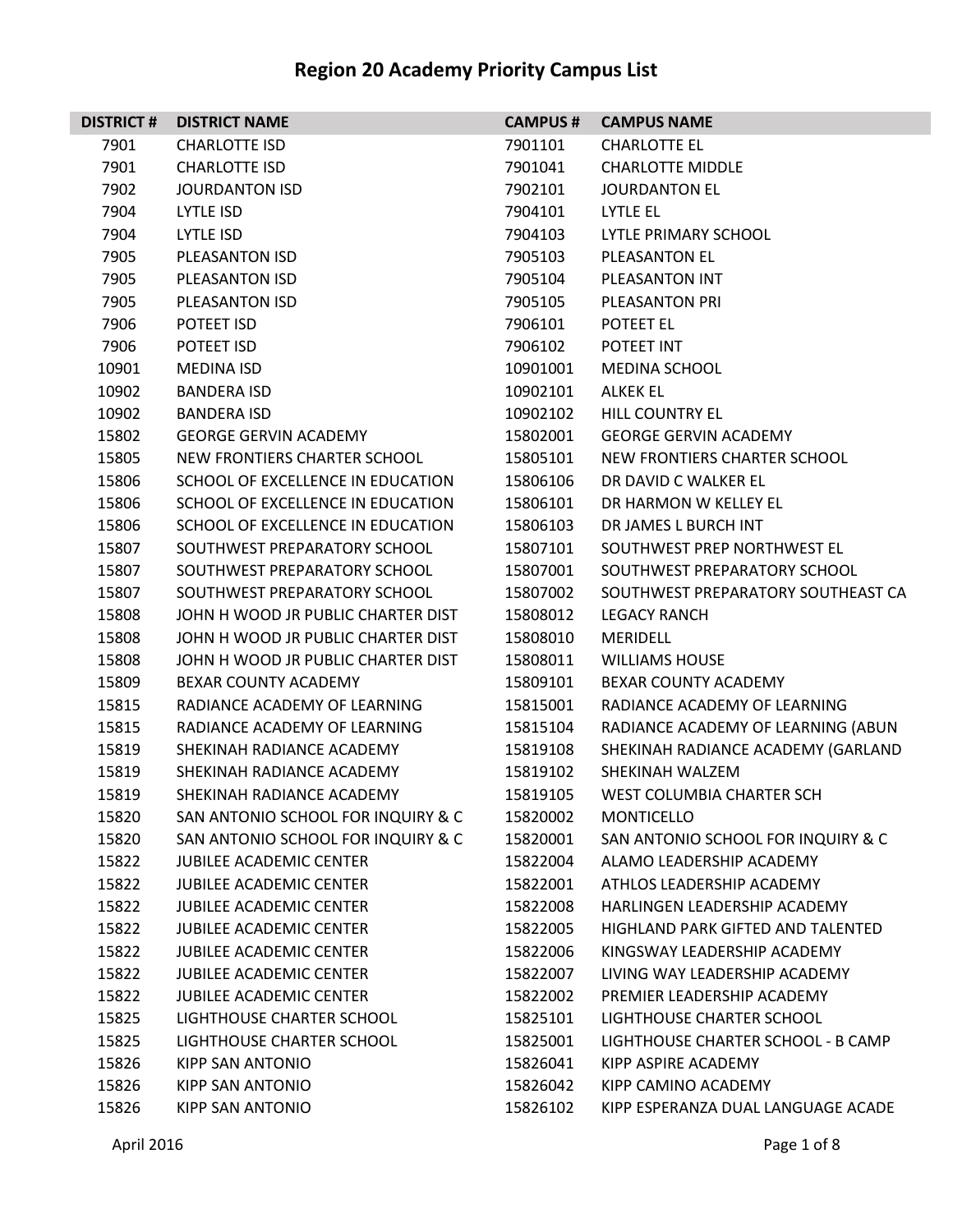| <b>DISTRICT#</b> | <b>DISTRICT NAME</b>               | <b>CAMPUS #</b> | <b>CAMPUS NAME</b>                        |
|------------------|------------------------------------|-----------------|-------------------------------------------|
| 15826            | KIPP SAN ANTONIO                   | 15826043        | KIPP PODER ACADEMY                        |
| 15826            | KIPP SAN ANTONIO                   | 15826101        | KIPP UN MUNDO DUAL LANGUAGE ACADEM        |
| 15827            | SCHOOL OF SCIENCE AND TECHNOLOGY   | 15827002        | SCHOOL OF SCIENCE AND TECHNOLOGY -        |
| 15828            | HARMONY SCIENCE ACAD (SAN ANTONIO) | 15828006        | HARMONY SCHOOL OF EXCELLENCE - SAN        |
| 15828            | HARMONY SCIENCE ACAD (SAN ANTONIO) | 15828004        | HARMONY SCHOOL OF INNOVATION - LAR        |
| 15828            | HARMONY SCIENCE ACAD (SAN ANTONIO) | 15828002        | HARMONY SCHOOL OF INNOVATION - SAN        |
| 15828            | HARMONY SCIENCE ACAD (SAN ANTONIO) | 15828005        | HARMONY SCIENCE ACADEMY - BROWNSVI        |
| 15830            | BROOKS ACADEMY OF SCIENCE AND ENGI | 15830001        | BROOKS ACADEMY OF SCIENCE AND ENGI        |
| 15830            | BROOKS ACADEMY OF SCIENCE AND ENGI | 15830101        | <b>BROOKS ESTRELLA ACADEMY</b>            |
| 15830            | BROOKS ACADEMY OF SCIENCE AND ENGI | 15830102        | <b>BROOKS INTERNATIONAL STUDIES ACADE</b> |
| 15831            | SCHOOL OF SCIENCE AND TECHNOLOGY D | 15831002        | SCHOOL OF SCIENCE AND TECHNOLOGY C        |
| 15831            | SCHOOL OF SCIENCE AND TECHNOLOGY D | 15831001        | SCHOOL OF SCIENCE AND TECHNOLOGY D        |
| 15904            | HARLANDALE ISD                     | 15904102        | <b>BELLAIRE EL</b>                        |
| 15904            | <b>HARLANDALE ISD</b>              | 15904101        | <b>CARROLL BELL EL</b>                    |
| 15904            | <b>HARLANDALE ISD</b>              | 15904117        | <b>COLLIER DAEP</b>                       |
| 15904            | HARLANDALE ISD                     | 15904103        | <b>COLLIER EL</b>                         |
| 15904            | HARLANDALE ISD                     | 15904104        | <b>COLUMBIA HEIGHTS EL</b>                |
| 15904            | <b>HARLANDALE ISD</b>              | 15904116        | E H GILBERT EL                            |
| 15904            | <b>HARLANDALE ISD</b>              | 15904107        | <b>GILLETTE EL</b>                        |
| 15904            | <b>HARLANDALE ISD</b>              | 15904108        | H W SCHULZE EL                            |
| 15904            | HARLANDALE ISD                     | 15904109        | <b>MORRILL EL</b>                         |
| 15904            | HARLANDALE ISD                     | 15904110        | <b>RAYBURN EL</b>                         |
| 15904            | HARLANDALE ISD                     | 15904105        | STONEWALL/FLANDERS EL                     |
| 15904            | HARLANDALE ISD                     | 15904106        | V M ADAMS EL                              |
| 15904            | <b>HARLANDALE ISD</b>              | 15904113        | <b>VESTAL EL</b>                          |
| 15904            | HARLANDALE ISD                     | 15904114        | <b>WRIGHT EL</b>                          |
| 15905            | EDGEWOOD ISD                       | 15905106        | ALONSO S PERALES EL                       |
| 15905            | EDGEWOOD ISD                       | 15905124        | <b>BURLESON CENTER</b>                    |
| 15905            | EDGEWOOD ISD                       | 15905108        | <b>GARDENDALE EL</b>                      |
| 15905            | <b>EDGEWOOD ISD</b>                | 15905117        | H B GONZALEZ EL                           |
| 15905            | EDGEWOOD ISD                       | 15905109        | L B JOHNSON EL                            |
| 15905            | EDGEWOOD ISD                       | 15905110        | LAS PALMAS EL                             |
| 15905            | EDGEWOOD ISD                       | 15905112        | LOMA PARK EL                              |
| 15905            | EDGEWOOD ISD                       | 15905113        | <b>ROOSEVELT EL</b>                       |
| 15905            | EDGEWOOD ISD                       | 15905104        | <b>ROY CISNEROS EL</b>                    |
| 15905            | EDGEWOOD ISD                       | 15905125        | <b>STAFFORD CENTER</b>                    |
| 15905            | EDGEWOOD ISD                       | 15905114        | STAFFORD EL                               |
| 15905            | EDGEWOOD ISD                       | 15905116        | <b>WINSTON EL</b>                         |
| 15907            | <b>SAN ANTONIO ISD</b>             | 15907117        | <b>AGNES COTTON EL</b>                    |
| 15907            | <b>SAN ANTONIO ISD</b>             | 15907101        | <b>ARNOLD EL</b>                          |
| 15907            | <b>SAN ANTONIO ISD</b>             | 15907102        | <b>AUSTIN ACADEMY</b>                     |
| 15907            | SAN ANTONIO ISD                    | 15907105        | <b>BASKIN EL</b>                          |
| 15907            | <b>SAN ANTONIO ISD</b>             | 15907106        | <b>BEACON HILL EL</b>                     |
| 15907            | <b>SAN ANTONIO ISD</b>             | 15907107        | <b>BONHAM ACADEMY</b>                     |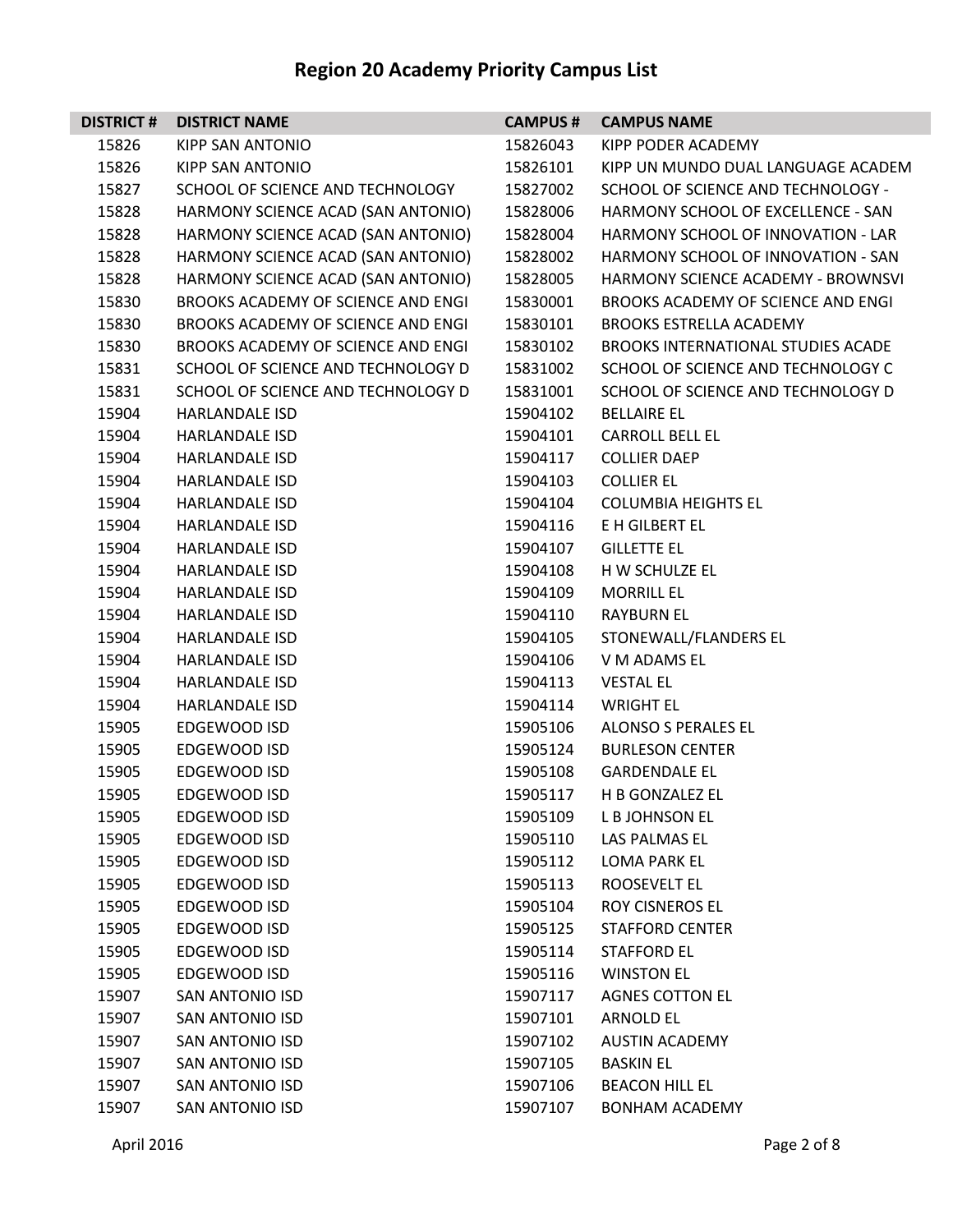| <b>DISTRICT#</b> | <b>DISTRICT NAME</b>   | <b>CAMPUS#</b> | <b>CAMPUS NAME</b>              |
|------------------|------------------------|----------------|---------------------------------|
| 15907            | <b>SAN ANTONIO ISD</b> | 15907147       | <b>BOWDEN EL</b>                |
| 15907            | <b>SAN ANTONIO ISD</b> | 15907112       | <b>BRISCOE EL</b>               |
| 15907            | <b>SAN ANTONIO ISD</b> | 15907114       | <b>CAMERON EL</b>               |
| 15907            | SAN ANTONIO ISD        | 15907240       | CARROLL EARLY CHILDHOOD CAMPUS  |
| 15907            | <b>SAN ANTONIO ISD</b> | 15907241       | CARVAJAL EARLY CHILDHOOD CAMPUS |
| 15907            | SAN ANTONIO ISD        | 15907103       | <b>CHARLES C BALL EL</b>        |
| 15907            | <b>SAN ANTONIO ISD</b> | 15907129       | <b>CHARLES GRAEBNER EL</b>      |
| 15907            | <b>SAN ANTONIO ISD</b> | 15907201       | <b>CHILDREN'S SHELTER OF SA</b> |
| 15907            | <b>SAN ANTONIO ISD</b> | 15907116       | <b>COLLINS GARDEN EL</b>        |
| 15907            | <b>SAN ANTONIO ISD</b> | 15907162       | DAVID BARKLEY/FRANCISCO RUIZ EL |
| 15907            | SAN ANTONIO ISD        | 15907118       | DAVID CROCKETT EL               |
| 15907            | SAN ANTONIO ISD        | 15907121       | DE ZAVALA EL                    |
| 15907            | <b>SAN ANTONIO ISD</b> | 15907153       | <b>DORIE MILLER EL</b>          |
| 15907            | SAN ANTONIO ISD        | 15907119       | <b>DOUGLASS EL</b>              |
| 15907            | <b>SAN ANTONIO ISD</b> | 15907141       | <b>ELOISE JAPHET EL</b>         |
| 15907            | <b>SAN ANTONIO ISD</b> | 15907123       | <b>FENWICK EL</b>               |
| 15907            | SAN ANTONIO ISD        | 15907125       | <b>FOSTER EL</b>                |
| 15907            | <b>SAN ANTONIO ISD</b> | 15907126       | <b>FRANKLIN EL</b>              |
| 15907            | <b>SAN ANTONIO ISD</b> | 15907127       | <b>GATES EL</b>                 |
| 15907            | <b>SAN ANTONIO ISD</b> | 15907143       | <b>GEORGE E KELLY EL</b>        |
| 15907            | SAN ANTONIO ISD        | 15907179       | <b>HAWTHORNE PK-8 ACADEMY</b>   |
| 15907            | SAN ANTONIO ISD        | 15907202       | <b>HEALY MURPHY PK</b>          |
| 15907            | <b>SAN ANTONIO ISD</b> | 15907132       | <b>HERFF EL</b>                 |
| 15907            | SAN ANTONIO ISD        | 15907134       | <b>HIGHLAND HILLS EL</b>        |
| 15907            | <b>SAN ANTONIO ISD</b> | 15907135       | <b>HIGHLAND PARK EL</b>         |
| 15907            | SAN ANTONIO ISD        | 15907136       | <b>HILLCREST EL</b>             |
| 15907            | SAN ANTONIO ISD        | 15907137       | HIRSCH EL                       |
| 15907            | <b>SAN ANTONIO ISD</b> | 15907139       | <b>HUPPERTZ EL</b>              |
| 15907            | SAN ANTONIO ISD        | 15907110       | J T BRACKENRIDGE EL             |
| 15907            | <b>SAN ANTONIO ISD</b> | 15907242       | KNOX EARLY CHILDHOOD CAMPUS     |
| 15907            | <b>SAN ANTONIO ISD</b> | 15907146       | LAMAR EL                        |
| 15907            | <b>SAN ANTONIO ISD</b> | 15907142       | M L KING ACADEMY                |
| 15907            | SAN ANTONIO ISD        | 15907148       | <b>MADISON EL</b>               |
| 15907            | <b>SAN ANTONIO ISD</b> | 15907149       | <b>MARGIL EL</b>                |
| 15907            | <b>SAN ANTONIO ISD</b> | 15907150       | <b>MAVERICK EL</b>              |
| 15907            | <b>SAN ANTONIO ISD</b> | 15907210       | <b>MISSION ACADEMY</b>          |
| 15907            | SAN ANTONIO ISD        | 15907124       | <b>MURIEL FORBES EL</b>         |
| 15907            | <b>SAN ANTONIO ISD</b> | 15907155       | <b>NEAL EL</b>                  |
| 15907            | <b>SAN ANTONIO ISD</b> | 15907157       | OGDEN EL                        |
| 15907            | <b>SAN ANTONIO ISD</b> | 15907168       | P F STEWART EL                  |
| 15907            | <b>SAN ANTONIO ISD</b> | 15907158       | PERSHING EL                     |
| 15907            | SAN ANTONIO ISD        | 15907160       | RIVERSIDE PARK EL               |
| 15907            | <b>SAN ANTONIO ISD</b> | 15907131       | <b>ROBERT B GREEN EL</b>        |
| 15907            | <b>SAN ANTONIO ISD</b> | 15907140       | <b>RODRIGUEZ EL</b>             |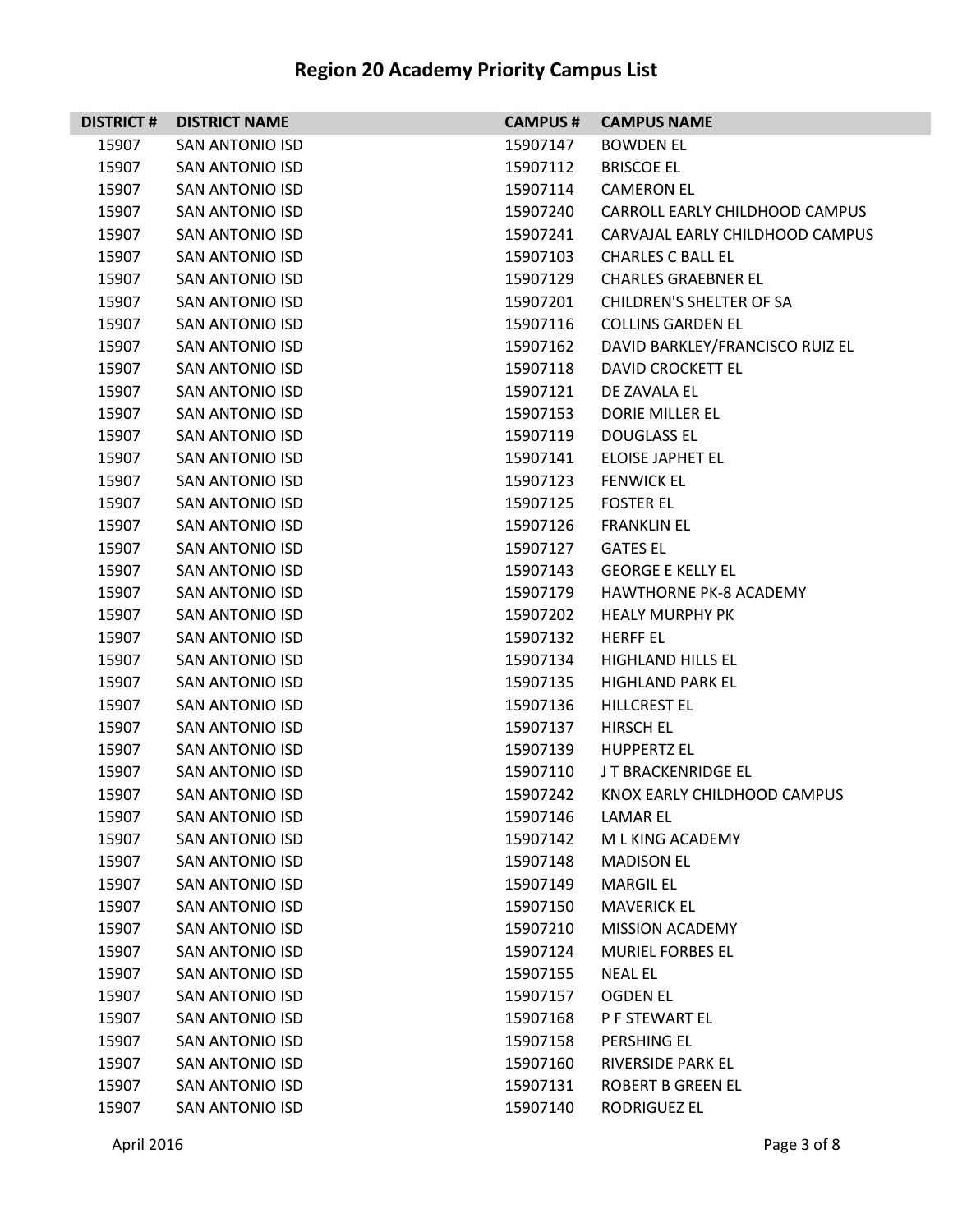| <b>DISTRICT#</b> | <b>DISTRICT NAME</b>   | <b>CAMPUS#</b> | <b>CAMPUS NAME</b>                 |
|------------------|------------------------|----------------|------------------------------------|
| 15907            | SAN ANTONIO ISD        | 15907161       | <b>ROGERS EL</b>                   |
| 15907            | SAN ANTONIO ISD        | 15907144       | SARAH S KING EL                    |
| 15907            | <b>SAN ANTONIO ISD</b> | 15907164       | <b>SCHENCK EL</b>                  |
| 15907            | SAN ANTONIO ISD        | 15907165       | SMITH EL                           |
| 15907            | SAN ANTONIO ISD        | 15907169       | <b>STORM EL</b>                    |
| 15907            | SAN ANTONIO ISD        | 15907244       | TYNAN EARLY CHILDHOOD CAMPUS       |
| 15907            | SAN ANTONIO ISD        | 15907172       | <b>WASHINGTON EL</b>               |
| 15907            | <b>SAN ANTONIO ISD</b> | 15907174       | <b>WILSON EL</b>                   |
| 15907            | SAN ANTONIO ISD        | 15907175       | WOODLAWN ACADEMY                   |
| 15907            | SAN ANTONIO ISD        | 15907176       | <b>WOODLAWN HILLS EL</b>           |
| 15907            | SAN ANTONIO ISD        | 15907177       | YOUNG MEN'S LEADERSHIP ACADEMY     |
| 15908            | SOUTH SAN ANTONIO ISD  | 15908101       | <b>ATHENS EL</b>                   |
| 15908            | SOUTH SAN ANTONIO ISD  | 15908109       | <b>FIVE PALMS EL</b>               |
| 15908            | SOUTH SAN ANTONIO ISD  | 15908108       | <b>FRANK MADLA EL</b>              |
| 15908            | SOUTH SAN ANTONIO ISD  | 15908104       | <b>HUTCHINS EL</b>                 |
| 15908            | SOUTH SAN ANTONIO ISD  | 15908105       | KINDRED EL                         |
| 15908            | SOUTH SAN ANTONIO ISD  | 15908112       | MIGUEL CARRILLO JR EL              |
| 15908            | SOUTH SAN ANTONIO ISD  | 15908110       | <b>NEIL ARMSTRONG EL</b>           |
| 15908            | SOUTH SAN ANTONIO ISD  | 15908106       | PALO ALTO EL                       |
| 15908            | SOUTH SAN ANTONIO ISD  | 15908107       | <b>PRICE EL</b>                    |
| 15908            | SOUTH SAN ANTONIO ISD  | 15908113       | ROY BENAVIDEZ EL                   |
| 15909            | SOMERSET ISD           | 15909104       | S/SGT MICHAEL P BARRERA VETERANS E |
| 15909            | SOMERSET ISD           | 15909105       | SAVANNAH HEIGHTS INT               |
| 15909            | SOMERSET ISD           | 15909103       | SOMERSET EARLY CHILDHOOD EL        |
| 15909            | SOMERSET ISD           | 15909101       | <b>SOMERSET EL</b>                 |
| 15910            | <b>NORTH EAST ISD</b>  | 15910118       | <b>CAMELOT EL</b>                  |
| 15910            | <b>NORTH EAST ISD</b>  | 15910119       | <b>CLEAR SPRING EL</b>             |
| 15910            | <b>NORTH EAST ISD</b>  | 15910103       | <b>COLONIAL HILLS EL</b>           |
| 15910            | <b>NORTH EAST ISD</b>  | 15910104       | <b>DELLVIEW EL</b>                 |
| 15910            | <b>NORTH EAST ISD</b>  | 15910105       | <b>EAST TERRELL HILLS EL</b>       |
| 15910            | <b>NORTH EAST ISD</b>  | 15910121       | EL DORADO EL                       |
| 15910            | <b>NORTH EAST ISD</b>  | 15910130       | <b>FOX RUN EL</b>                  |
| 15910            | <b>NORTH EAST ISD</b>  | 15910106       | <b>HARMONY HILLS EL</b>            |
| 15910            | <b>NORTH EAST ISD</b>  | 15910107       | JACKSON-KELLER EL                  |
| 15910            | <b>NORTH EAST ISD</b>  | 15910108       | <b>LARKSPUR EL</b>                 |
| 15910            | <b>NORTH EAST ISD</b>  | 15910122       | <b>MONTGOMERY EL</b>               |
| 15910            | <b>NORTH EAST ISD</b>  | 15910127       | <b>NORTHERN HILLS EL</b>           |
| 15910            | <b>NORTH EAST ISD</b>  | 15910110       | OAK GROVE EL                       |
| 15910            | <b>NORTH EAST ISD</b>  | 15910111       | OLMOS EL                           |
| 15910            | <b>NORTH EAST ISD</b>  | 15910120       | <b>REGENCY PLACE EL</b>            |
| 15910            | <b>NORTH EAST ISD</b>  | 15910112       | <b>RIDGEVIEW EL</b>                |
| 15910            | <b>NORTH EAST ISD</b>  | 15910138       | ROYAL RIDGE EL                     |
| 15910            | <b>NORTH EAST ISD</b>  | 15910113       | <b>SERNA EL</b>                    |
| 15910            | <b>NORTH EAST ISD</b>  | 15910125       | <b>STAHL EL</b>                    |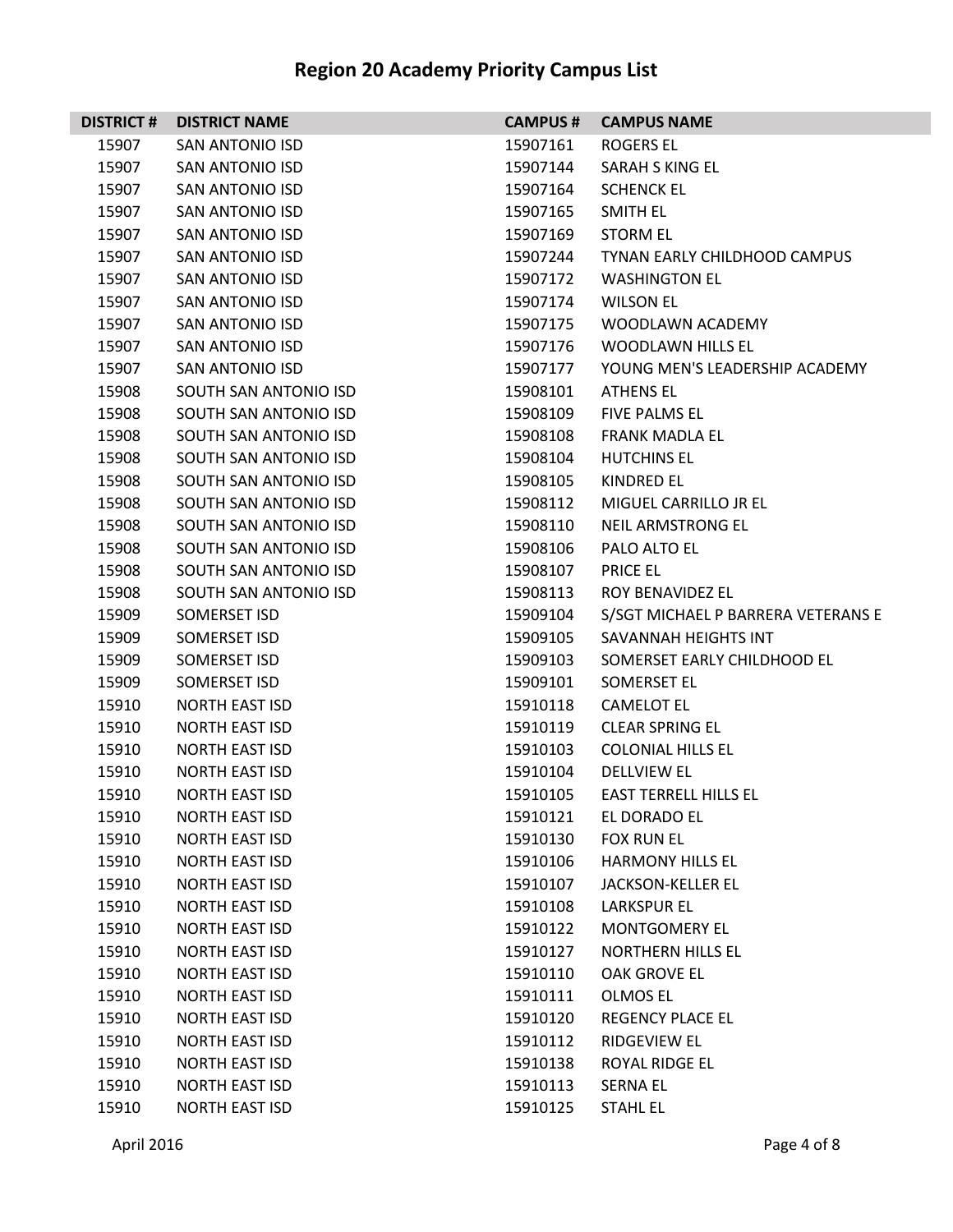| <b>DISTRICT#</b> | <b>DISTRICT NAME</b>    | <b>CAMPUS #</b> | <b>CAMPUS NAME</b>        |
|------------------|-------------------------|-----------------|---------------------------|
| 15910            | <b>NORTH EAST ISD</b>   | 15910114        | <b>WALZEM EL</b>          |
| 15910            | <b>NORTH EAST ISD</b>   | 15910115        | <b>WEST AVENUE EL</b>     |
| 15910            | <b>NORTH EAST ISD</b>   | 15910116        | <b>WILSHIRE EL</b>        |
| 15910            | <b>NORTH EAST ISD</b>   | 15910117        | <b>WINDCREST EL</b>       |
| 15910            | <b>NORTH EAST ISD</b>   | 15910124        | <b>WOODSTONE EL</b>       |
| 15911            | <b>EAST CENTRAL ISD</b> | 15911102        | <b>HARMONY EL</b>         |
| 15911            | <b>EAST CENTRAL ISD</b> | 15911106        | <b>HIGHLAND FOREST EL</b> |
| 15911            | <b>EAST CENTRAL ISD</b> | 15911101        | JOHN GLENN EL             |
| 15911            | <b>EAST CENTRAL ISD</b> | 15911041        | OAK CREST INT             |
| 15911            | <b>EAST CENTRAL ISD</b> | 15911103        | PECAN VALLEY EL           |
| 15911            | <b>EAST CENTRAL ISD</b> | 15911042        | <b>SALADO INT</b>         |
| 15911            | <b>EAST CENTRAL ISD</b> | 15911104        | SINCLAIR EL               |
| 15912            | SOUTHWEST ISD           | 15912107        | <b>BIG COUNTRY EL</b>     |
| 15912            | SOUTHWEST ISD           | 15912104        | <b>BOB HOPE EL</b>        |
| 15912            | SOUTHWEST ISD           | 15912108        | <b>ELM CREEK EL</b>       |
| 15912            | SOUTHWEST ISD           | 15912106        | HIDDEN COVE EL            |
| 15912            | SOUTHWEST ISD           | 15912103        | <b>INDIAN CREEK EL</b>    |
| 15912            | SOUTHWEST ISD           | 15912109        | <b>KRIEWALD RD EL</b>     |
| 15912            | SOUTHWEST ISD           | 15912111        | <b>MEDIO CREEK EL</b>     |
| 15912            | SOUTHWEST ISD           | 15912105        | <b>SKY HARBOUR EL</b>     |
| 15912            | SOUTHWEST ISD           | 15912101        | SOUTHWEST EL              |
| 15912            | SOUTHWEST ISD           | 15912110        | SPICEWOOD PARK EL         |
| 15912            | SOUTHWEST ISD           | 15912102        | <b>SUN VALLEY EL</b>      |
| 15915            | NORTHSIDE ISD           | 15915123        | ADAMS HILL EL             |
| 15915            | <b>NORTHSIDE ISD</b>    | 15915106        | <b>ALLEN EL</b>           |
| 15915            | <b>NORTHSIDE ISD</b>    | 15915062        | ALTERNATIVE MIDDLE NORTH  |
| 15915            | NORTHSIDE ISD           | 15915125        | <b>BOONE EL</b>           |
| 15915            | <b>NORTHSIDE ISD</b>    | 15915150        | <b>BRAUCHLE EL</b>        |
| 15915            | <b>NORTHSIDE ISD</b>    | 15915166        | <b>BURKE EL</b>           |
| 15915            | <b>NORTHSIDE ISD</b>    | 15915101        | <b>CABLE EL</b>           |
| 15915            | <b>NORTHSIDE ISD</b>    | 15915128        | <b>CARLOS COON EL</b>     |
| 15915            | <b>NORTHSIDE ISD</b>    | 15915177        | <b>CARNAHAN EL</b>        |
| 15915            | NORTHSIDE ISD           | 15915135        | <b>CODY EL</b>            |
| 15915            | <b>NORTHSIDE ISD</b>    | 15915115        | <b>COLONIES NORTH EL</b>  |
| 15915            | <b>NORTHSIDE ISD</b>    | 15915035        | DAEP AT HOLMGREEN         |
| 15915            | <b>NORTHSIDE ISD</b>    | 15915171        | <b>DRIGGERS EL</b>        |
| 15915            | <b>NORTHSIDE ISD</b>    | 15915124        | <b>ESPARZA EL</b>         |
| 15915            | <b>NORTHSIDE ISD</b>    | 15915151        | <b>FERNANDEZ EL</b>       |
| 15915            | <b>NORTHSIDE ISD</b>    | 15915107        | <b>FISHER EL</b>          |
| 15915            | <b>NORTHSIDE ISD</b>    | 15915111        | <b>GLASS EL</b>           |
| 15915            | <b>NORTHSIDE ISD</b>    | 15915102        | <b>GLENN EL</b>           |
| 15915            | <b>NORTHSIDE ISD</b>    | 15915103        | <b>GLENOAKS EL</b>        |
| 15915            | <b>NORTHSIDE ISD</b>    | 15915184        | <b>HATCHETT EL</b>        |
| 15915            | <b>NORTHSIDE ISD</b>    | 15915119        | <b>HOWSMAN EL</b>         |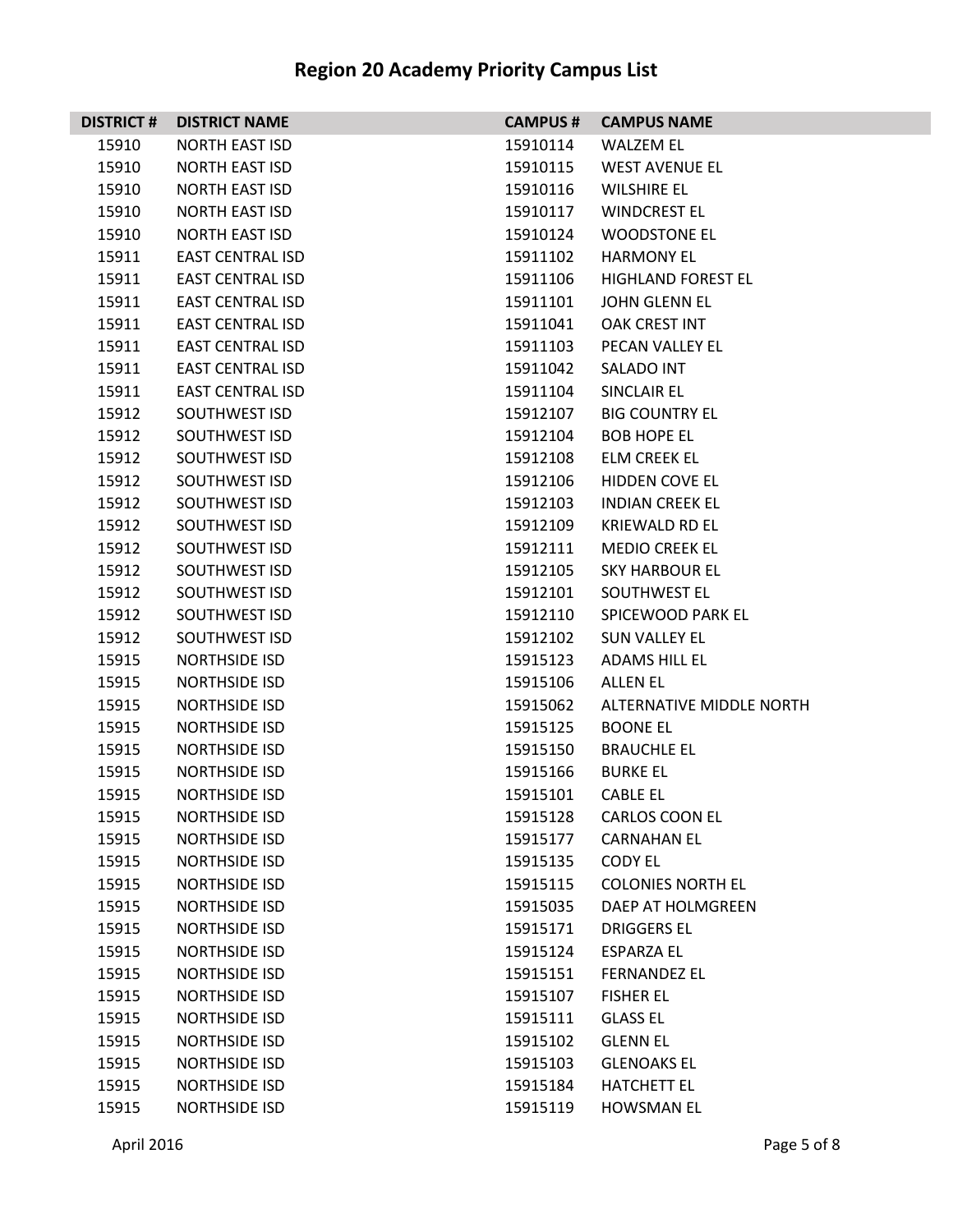| <b>DISTRICT#</b> | <b>DISTRICT NAME</b> | <b>CAMPUS#</b> | <b>CAMPUS NAME</b>          |
|------------------|----------------------|----------------|-----------------------------|
| 15915            | <b>NORTHSIDE ISD</b> | 15915105       | <b>HULL EL</b>              |
| 15915            | NORTHSIDE ISD        | 15915138       | <b>KNOWLTON EL</b>          |
| 15915            | <b>NORTHSIDE ISD</b> | 15915108       | <b>LEON VALLEY EL</b>       |
| 15915            | <b>NORTHSIDE ISD</b> | 15915131       | <b>LINTON EL</b>            |
| 15915            | <b>NORTHSIDE ISD</b> | 15915189       | <b>MARTIN EL</b>            |
| 15915            | <b>NORTHSIDE ISD</b> | 15915158       | MCDERMOTT EL                |
| 15915            | NORTHSIDE ISD        | 15915185       | MEAD EL                     |
| 15915            | <b>NORTHSIDE ISD</b> | 15915117       | <b>MEADOW VILLAGE EL</b>    |
| 15915            | <b>NORTHSIDE ISD</b> | 15915162       | <b>MICHAEL EL</b>           |
| 15915            | <b>NORTHSIDE ISD</b> | 15915130       | <b>MURNIN EL</b>            |
| 15915            | <b>NORTHSIDE ISD</b> | 15915160       | <b>MYERS EL</b>             |
| 15915            | NORTHSIDE ISD        | 15915136       | NORTHWEST CROSSING EL       |
| 15915            | <b>NORTHSIDE ISD</b> | 15915118       | OAK HILLS TERRACE EL        |
| 15915            | <b>NORTHSIDE ISD</b> | 15915122       | <b>PASSMORE EL</b>          |
| 15915            | <b>NORTHSIDE ISD</b> | 15915112       | <b>POWELL EL</b>            |
| 15915            | <b>NORTHSIDE ISD</b> | 15915250       | PUPIL PERSONNEL CAMPUS      |
| 15915            | NORTHSIDE ISD        | 15915169       | RHODES EL                   |
| 15915            | <b>NORTHSIDE ISD</b> | 15915132       | <b>TIMBERWILDE EL</b>       |
| 15915            | <b>NORTHSIDE ISD</b> | 15915113       | <b>VALLEY HI EL</b>         |
| 15915            | <b>NORTHSIDE ISD</b> | 15915116       | <b>VILLARREAL EL</b>        |
| 15915            | <b>NORTHSIDE ISD</b> | 15915183       | <b>WARD EL</b>              |
| 15915            | NORTHSIDE ISD        | 15915114       | <b>WESTWOOD TERRACE EL</b>  |
| 15916            | <b>JUDSON ISD</b>    | 15916112       | <b>CANDLEWOOD EL</b>        |
| 15916            | <b>JUDSON ISD</b>    | 15916101       | <b>CONVERSE EL</b>          |
| 15916            | <b>JUDSON ISD</b>    | 15916119       | <b>COPPERFIELD EL</b>       |
| 15916            | <b>JUDSON ISD</b>    | 15916104       | <b>CORONADO VILLAGE EL</b>  |
| 15916            | <b>JUDSON ISD</b>    | 15916106       | <b>CRESTVIEW EL</b>         |
| 15916            | <b>JUDSON ISD</b>    | 15916103       | ED FRANZ EL                 |
| 15916            | <b>JUDSON ISD</b>    | 15916113       | ELOLF EL                    |
| 15916            | <b>JUDSON ISD</b>    | 15916102       | <b>HOPKINS EL</b>           |
| 15916            | <b>JUDSON ISD</b>    | 15916117       | <b>JAMES L MASTERS</b>      |
| 15916            | <b>JUDSON ISD</b>    | 15916115       | <b>MARY LOU HARTMAN</b>     |
| 15916            | <b>JUDSON ISD</b>    | 15916111       | MILLER POINT EL             |
| 15916            | <b>JUDSON ISD</b>    | 15916105       | PARK VILLAGE EL             |
| 15916            | <b>JUDSON ISD</b>    | 15916116       | <b>RICARDO SALINAS EL</b>   |
| 15916            | <b>JUDSON ISD</b>    | 15916110       | SPRING MEADOWS EL           |
| 15916            | <b>JUDSON ISD</b>    | 15916114       | <b>WILLIAM PASCHALL EL</b>  |
| 15916            | <b>JUDSON ISD</b>    | 15916107       | <b>WOODLAKE EL</b>          |
| 15917            | <b>SOUTHSIDE ISD</b> | 15917105       | <b>FREEDOM EL</b>           |
| 15917            | <b>SOUTHSIDE ISD</b> | 15917104       | <b>HERITAGE EL</b>          |
| 15917            | <b>SOUTHSIDE ISD</b> | 15917106       | <b>JULIAN C GALLARDO EL</b> |
| 15917            | <b>SOUTHSIDE ISD</b> | 15917103       | <b>LOSOYA INT</b>           |
| 15917            | <b>SOUTHSIDE ISD</b> | 15917002       | SOUTHSIDE ALTER CTR         |
| 15917            | <b>SOUTHSIDE ISD</b> | 15917102       | W M PEARCE PRI              |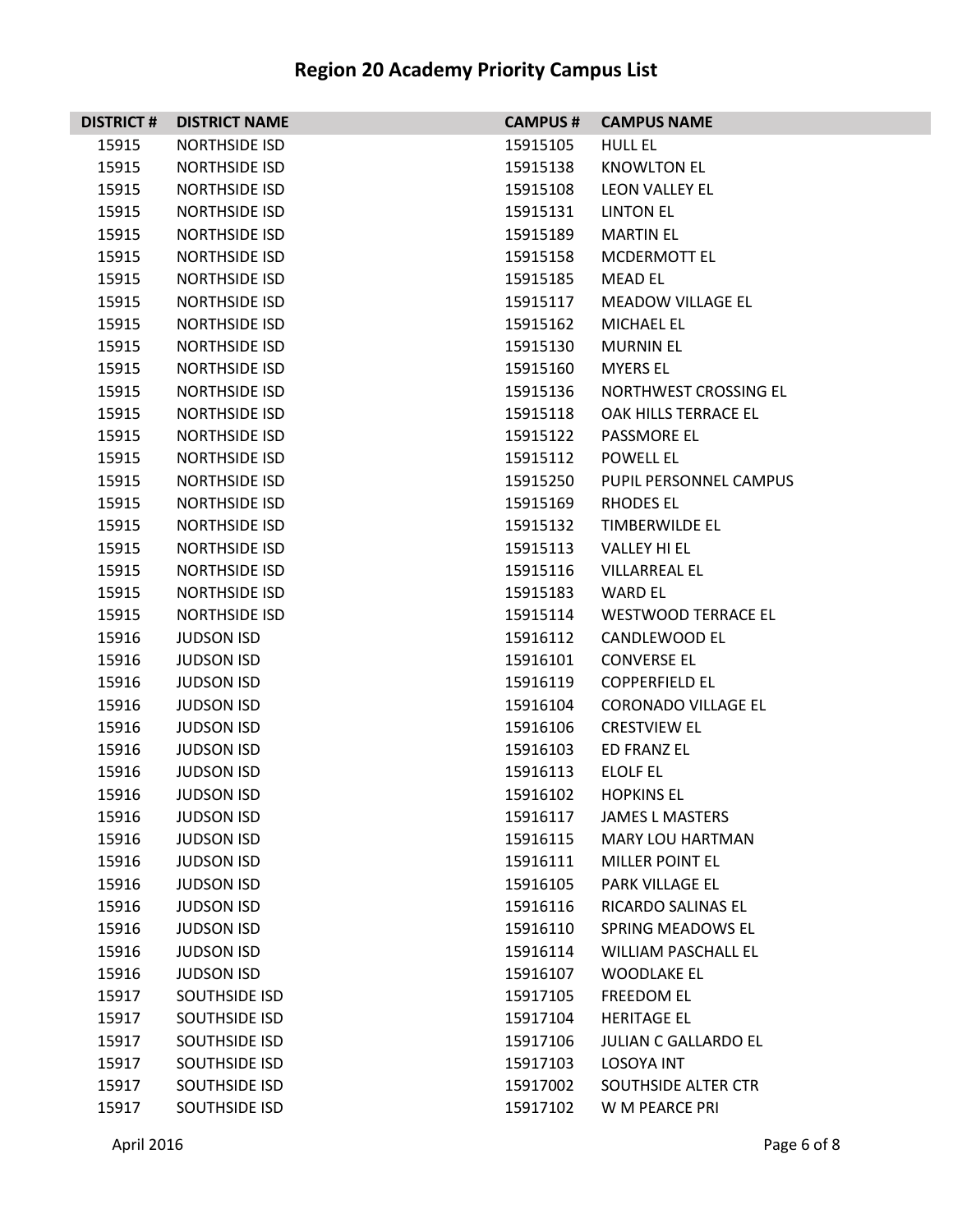| <b>DISTRICT#</b> | <b>DISTRICT NAME</b>        | <b>CAMPUS#</b> | <b>CAMPUS NAME</b>                 |
|------------------|-----------------------------|----------------|------------------------------------|
| 64903            | <b>CARRIZO SPRINGS CISD</b> | 64903104       | <b>ASHERTON EL</b>                 |
| 64903            | <b>CARRIZO SPRINGS CISD</b> | 64903102       | <b>CARRIZO SPRINGS EL</b>          |
| 64903            | <b>CARRIZO SPRINGS CISD</b> | 64903103       | <b>CARRIZO SPRINGS INT</b>         |
| 82902            | DILLEY ISD                  | 82902101       | <b>DILLEY EL</b>                   |
| 82903            | PEARSALL ISD                | 82903103       | PEARSALL INT                       |
| 82903            | PEARSALL ISD                | 82903104       | TED FLORES EL                      |
| 94902            | SCHERTZ-CIBOLO-U CITY ISD   | 94902102       | ROSE GARDEN EL                     |
| 94902            | SCHERTZ-CIBOLO-U CITY ISD   | 94902103       | <b>SCHERTZ EL</b>                  |
| 130801           | MEADOWLAND CHARTER SCHOOL   | 130801001      | MEADOWLAND CHARTER SCHOOL          |
| 133901           | <b>CENTER POINT ISD</b>     | 133901101      | <b>CENTER POINT EL</b>             |
| 133903           | <b>KERRVILLE ISD</b>        | 133903101      | DANIELS EL                         |
| 133903           | <b>KERRVILLE ISD</b>        | 133903109      | FRED H TALLY EL                    |
| 133903           | <b>KERRVILLE ISD</b>        | 133903103      | NIMITZ EL                          |
| 133903           | <b>KERRVILLE ISD</b>        | 133903102      | <b>STARKEY EL</b>                  |
| 133904           | <b>INGRAM ISD</b>           | 133904101      | INGRAM EL                          |
| 136901           | <b>BRACKETT ISD</b>         | 136901101      | JONES ELEMENTARY/INTERMEDIATE SCHO |
| 142901           | <b>COTULLA ISD</b>          | 142901104      | <b>ENCINAL EL</b>                  |
| 142901           | <b>COTULLA ISD</b>          | 142901102      | RAMIREZ-BURKS EL                   |
| 159901           | <b>EAGLE PASS ISD</b>       | 159901121      | ARMANDO CERNA EL                   |
| 159901           | <b>EAGLE PASS ISD</b>       | 159901111      | <b>BENAVIDES HEIGHTS EL</b>        |
| 159901           | <b>EAGLE PASS ISD</b>       | 159901104      | DENA KELSO GRAVES EL               |
| 159901           | EAGLE PASS ISD              | 159901118      | HENRY B GONZALEZ ELEMENTARY        |
| 159901           | <b>EAGLE PASS ISD</b>       | 159901119      | <b>KENNEDY EL</b>                  |
| 159901           | <b>EAGLE PASS ISD</b>       | 159901103      | LANGUAGE DEVELOPMENT CENTER        |
| 159901           | <b>EAGLE PASS ISD</b>       | 159901120      | <b>LIBERTY ELEMENTARY</b>          |
| 159901           | <b>EAGLE PASS ISD</b>       | 159901107      | MAUDE MAE KIRCHNER EL              |
| 159901           | <b>EAGLE PASS ISD</b>       | 159901105      | NELLIE MAE GLASS ELEMENTARY        |
| 159901           | <b>EAGLE PASS ISD</b>       | 159901122      | PERFECTO MANCHA EL                 |
| 159901           | EAGLE PASS ISD              | 159901117      | PETE GALLEGO ELEMENTARY            |
| 159901           | <b>EAGLE PASS ISD</b>       | 159901102      | <b>RAY H DARR EL</b>               |
| 159901           | <b>EAGLE PASS ISD</b>       | 159901106      | ROBERT E LEE ELEMENTARY            |
| 159901           | <b>EAGLE PASS ISD</b>       | 159901110      | ROSITA VALLEY ELEMENTARY           |
| 159901           | <b>EAGLE PASS ISD</b>       | 159901116      | ROSITA VALLEY LITERACY ACADEMY     |
| 159901           | <b>EAGLE PASS ISD</b>       | 159901115      | <b>SAM HOUSTON ELEMENTARY</b>      |
| 159901           | <b>EAGLE PASS ISD</b>       | 159901109      | SAN LUIS ELEMENTARY                |
| 159901           | <b>EAGLE PASS ISD</b>       | 159901113      | <b>SECO MINES ELEMENTARY</b>       |
| 163901           | <b>DEVINE ISD</b>           | 163901102      | DEVINE INTERMEDIATE SCHOOL         |
| 163901           | <b>DEVINE ISD</b>           | 163901101      | JOHN J CIAVARRA EL                 |
| 163902           | D'HANIS ISD                 | 163902001      | D'HANIS SCHOOL                     |
| 163903           | <b>NATALIA ISD</b>          | 163903102      | NATALIA EARLY CHILD CTR            |
| 163903           | <b>NATALIA ISD</b>          | 163903101      | <b>NATALIA EL</b>                  |
| 163904           | HONDO ISD                   | 163904102      | <b>MEYER EL</b>                    |
| 163904           | HONDO ISD                   | 163904105      | NEWELL E WOOLLS INT                |
| 163908           | <b>MEDINA VALLEY ISD</b>    | 163908103      | <b>CASTROVILLE ELEMENTARY</b>      |